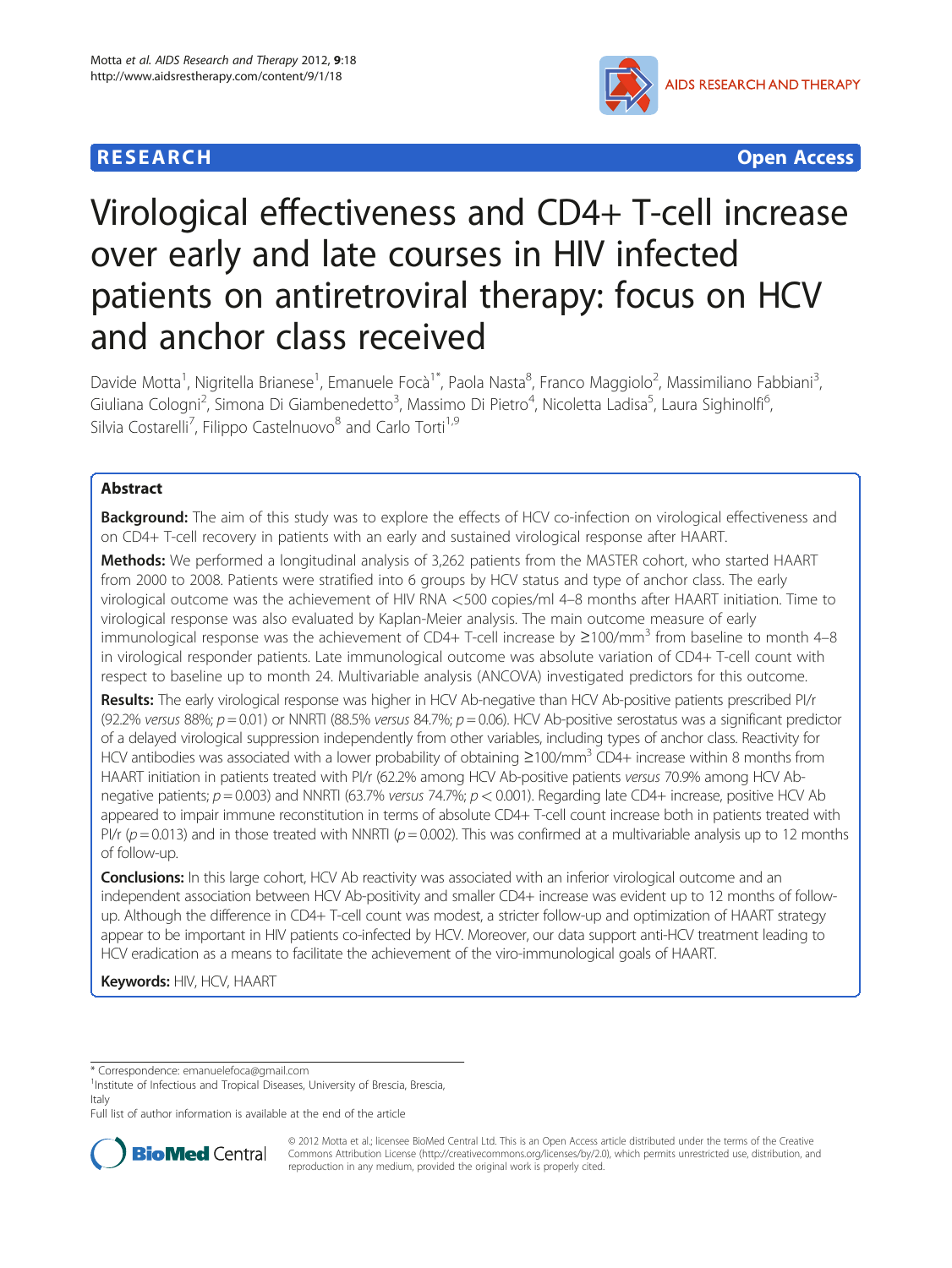# Introduction

The introduction of highly-active anti-retroviral therapy (HAART) has determined a dramatic improvement in the management of HIV-1 infection, leading to suppression of HIV viraemia and consequent restoration of the immune function. However, viro-immunological effectiveness of HAART may be hampered by other factors [[1](#page-7-0)-[4](#page-7-0)].

In particular, the impact of co-infection with hepatitis C virus (HCV) on treatment response is still controversial despite the large number of published data. In this respect, co-infection with HCV has a potential great relevance because its prevalence is up to 80% in those who acquired HIV through injection drug use [\[5\]](#page-7-0).

Several studies reported a reduced CD4+ T-cell count recovery in patients with HIV and HCV co-infection with respect to patients with HIV alone [[6-13\]](#page-7-0). This conclusion was further supported by a meta-analysis [\[14\]](#page-7-0), but was not confirmed by other results [[15-17\]](#page-7-0). Moreover, variable levels of HIV RNA may confound the association of HIV co-infection with CD4+ T-cell count increase. In particular, we need data in patients who obtained early and sustained virological response to minimize the influence of variable levels of HIV replication on the immunological response because the results currently available are inconsistent, with some studies demonstrating a difference [[10](#page-7-0)] and others disproving it [\[18,19\]](#page-7-0).

Regarding virological response, several studies did not demonstrate any significant associations with HCV status [[16,17\]](#page-7-0), however one recent study evaluated time to virological suppression as primary outcome and found that HCV Ab-positivity was associated with a reduced rate of virological suppression at bivariate analysis, but not adjusting for history of intravenous drug use. [\[20\]](#page-8-0).

The aim of this study was to explore the effects of HCV co-infection on virological effectiveness and on CD4+ Tcell reconstitution in patients with an early and sustained virological response after HAART. Also, stratified analyses were conducted by anchor drug --i.e. the antiretroviral drug added as third component to a backbone of nucleoside reverse transcriptase inhibitors-- to explore whether different drug characteristics may have an effect.

# Methods

# Design of the study and cohort used

We conducted an analysis on naïve patients enrolled in the Italian MASTER (Management of standardized antiretroviral therapy) cohort who started first line HAART containing protease inhibitors (either boosted by ritonavir - PI/r or not boosted) or non-nucleoside reverse transcriptase inhibitor (NNRTI) from  $1<sup>st</sup>$  January 2000 to  $31<sup>st</sup>$  December 2008. Patients were stratified into 6 groups according to the type of anchor class received (PI, PI/r or NNRTI) and HCV Ab status (positive or negative).

The MASTER cohort is a longitudinal multicenter cohort consisting of a general HIV patient population in nine referral centres throughout Italy [\(http://www.master](http://www.mastercohort.it)[cohort.it\)](http://www.mastercohort.it). The distinguishing characteristic of this cohort is that data are compiled in a common electronic chart (Health & Notes  $3.5^{\circ}$ ), Healthware S.p.A., Naples, Italy) in use in the participating centres. Data are recorded over a standardized time-scale every 3 months, with merging and data cleaning performed at the coordinating centre every 6 months. Subjects gave written informed consent for participation in the observational cohort, and each site obtained approval by its Ethics Committee.

### Study outcomes

The main virological outcome was the achievement of early virological response, i.e., HIV RNA <500 copies/ml within 8 months from HAART initiation (values included between 4 and 8 months, closest to month 8, were considered). This limit of detection for undetectability was chosen because it was the highest value ever used in the clinical centers participating to the MASTER cohort during the time frame of the study. The main virological outcome was assessed both through intentto-treat (ITT) and on treatment (OT) analyses. At ITT analysis, all patients were included even if they changed drugs used as anchor (PI or PI/r to NNRTI and viceversa, or PI to PI/r and vice-versa); at OT analysis, only patients who did not change class therapy were considered. A logistic model was performed with undetectable HIV RNA as dependent variable and HIV RNA at baseline and HCV Ab reactivity as independent variables.

We also assessed the rate of patients with HIV RNA <500 copies/ml by Kaplan Meier survival curves over a mean length of follow-up of 52 (SD: 33) months.

Possible predictors of time to virological suppression were assessed through Cox regression analysis considering as independent variables either baseline factors (age at HAART initiation, gender, risk factors for HIV acquisition, history of AIDS diagnosis, HIV RNA, HCV Ab status, calendar year at HAART) or time dependent factors (CD4+ T-cell count, type of anchor class). All the variables were input in a multivariate model. The proportional hazards assumption was checked by determining whether plotting the log [−log(survival)] curve against survival time resulted in parallel lines for each covariate. Moreover, scaled Schoenfeld residuals were plotted on functions of time and tested for a non-zero slope.

For the study of early immunological response, we used patients who obtained HIV RNA <500 copies/ml within 8 months from HAART initiation (values included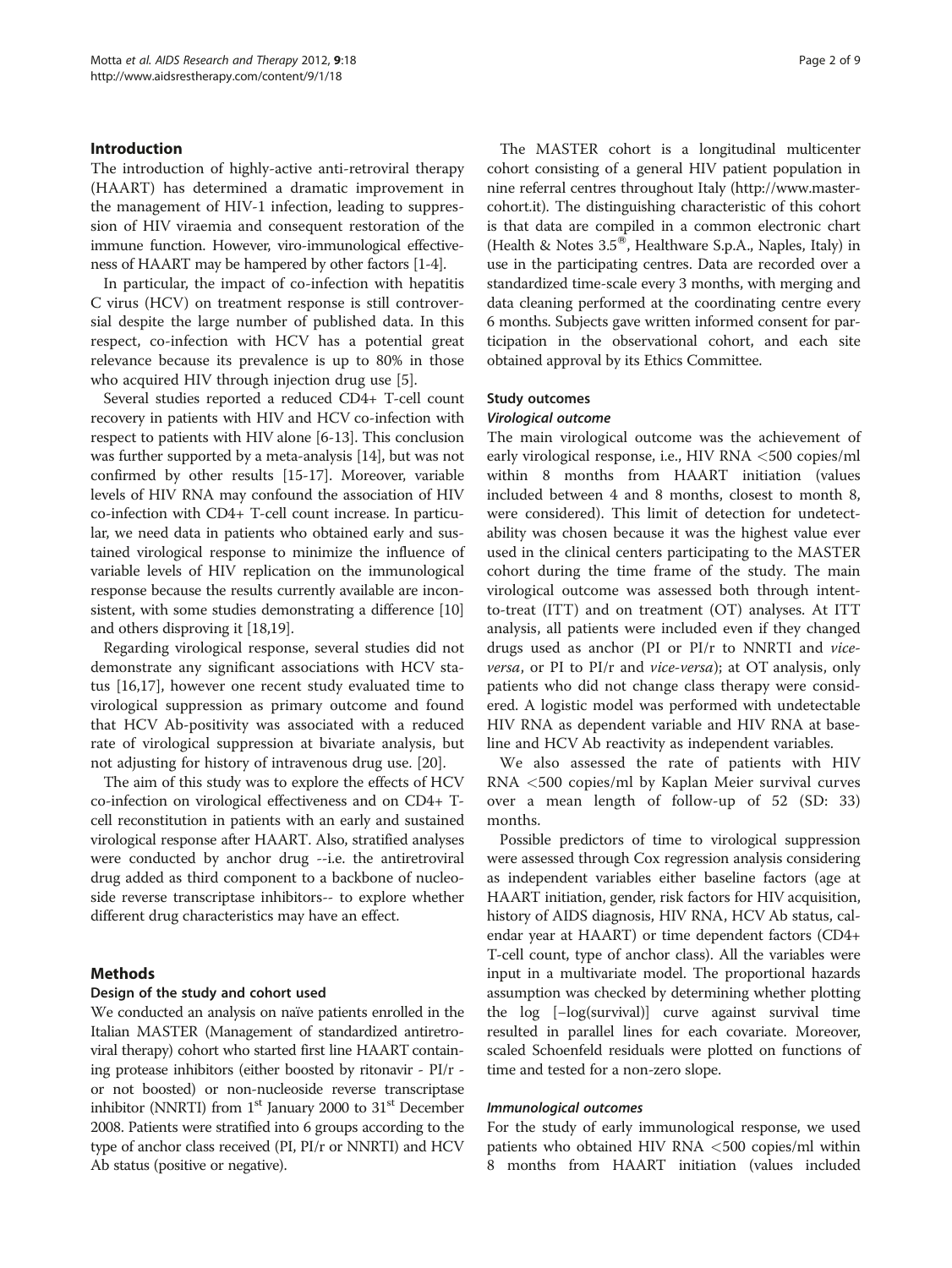between 4 and 8 months, closest to month 8, were considered) and CD4+ T-cell count was assessed in the same time frame (values closest to month 8 were used). In these patients, two immunological outcomes were evaluated: (i) CD4+ T-cell increase by  $\geq 100/mm^3$  from baseline (categorical outcome); (ii) absolute CD4+ T-cell change (continuous outcome). For the categorical outcome, a bivariate logistic analysis was performed with HIV RNA at baseline and HCV Ab status (positive or negative) used as independent variables. For the continuous outcome, ANCOVA model was performed. In this analysis, CD4+ T-cell change from baseline was the dependent variable, HIV RNA value at baseline was the covariate, and HCV Ab reactivity was the fixed effect.

For the study of late immunological response, the same patients were studied until HIV RNA remained undetectable (<500 copies/ml), patients were lost to follow-up (lack of exams for  $\geq 6$  months), or died. Moreover, analyses were truncated when <30% patients were under observation to avoid inconsistent results due to an insufficient number of patients under study.

We studied the immunological response as absolute CD4+ T-cell count increase adjusted for CD4+ T-cell count at baseline. First, ANCOVA model was performed in order to assess differences between HCV Ab-positive and HCV Ab-negative patients, stratified by anchor class at month 24 after HAART initiation. In this analysis, baseline CD4+ T-cell count and HCV Ab reactivity were fixed effects. Second, ANCOVA models were used with absolute CD4+ T-cell count increase as dependent variables to assess predictors at months 12 and 24. At this analysis, we considered as possible predictors: age at HAART initiation, gender, risk factors for HIV acquisition, history of AIDS diagnosis, HIV RNA, CD4+ T-cell count, HCV Ab status, calendar year at HAART and type of anchor class.

# Additional statistical notes

Descriptive statistics were calculated for quantitative variables (mean, standard deviation – SD, median, minimum and maximum) and qualitative variables (absolute and percent frequencies) as appropriate. Ninety-five percent confidence intervals (95%CI) were calculated for appropriate cases. Variables were compared by means of F test from ANOVA model or  $\chi^2$  test in case of quantitative or qualitative variables, respectively.

All analyses have been performed using the statistical software package SAS 9.2 (SAS Inc. Cary, NC). All  $p$  value were two-tailed and considered significant if  $<$ 0.05.

# Results

We studied a cohort of 3,262 patients, of whom 863 were positive for HCV Ab. Main characteristics of the population at baseline, stratified into 6 groups by HCV

Ab status and type of anchor class (PI, PI/r, NNRTI), are shown in Table [1.](#page-3-0) In the whole population males were 73%, mean age was 37.2 years at cohort entry and was 39.1 years at HAART initiation. HCV Ab-positive patients were more likely to be younger and IVDU than HCV Ab-negative patients; AIDS events at baseline were more frequent in HCV Ab-negative patients.

# Virological analysis (patients stratified by HCV serostatus and classes of anchor drugs)

The early virological response rate was significantly higher in HCV Ab-negative than in HCV Ab-positive patients. The ITT analysis showed that, in the overall population, 87.8% patients achieved virological success. In patients receiving a PI ( $N = 354$ ), those who did not reach an early virological response were 34/146 (23.3%) among HCV Abpositive patients versus 52/208 (25%) HCV Ab-negative patients ( $p = 0.66$ ); among the 1424 patients treated with PI/r, 44/365 (12%) HCV Ab-positive versus 83/1059 (7.8%) HCV Ab-negative patients did not reach the virological response (OR 0.612, 95%CI 0.416 to 0.903,  $p = 0.01$ ); in the NNRTI group  $(N = 1484)$  those who did not achieve the virological response were 54/352 (15.3%) HCV Abpositive versus 130/1132 (11.5%) HCV Ab-negative patients (OR 0.717, 95%CI 0.509 to 1.01,  $p = 0.06$ ). Also at OT analysis, significant differences between HCV Abpositive and HCV Ab-negative patients emerged only in those treated with PI/r (OR 0.582, 95%CI 0.389 to 0.869,  $p = 0.01$ ), and in those treated with NNRTI (OR 0.618, 95%CI 0.419 to 0.912,  $p = 0.02$ ).

Figure [1](#page-4-0) (panels "a" and "b") shows the Kaplan-Meier analyses in HCV Ab-negative and in HCV Ab-positive patients for the achievement of virological suppression. Only in patients treated with NNRTI, there was a statistically significant difference for the time to achieve virological response being shorter in HCV Ab-negative patients (log-rank  $p = 0.003$ ). By contrast, no statistically significant differences were found in patients treated with PI and, among patients receiving PI/r, a borderline statistical significance was found in favor of the HCV Ab-negative group (log-rank  $p = 0.096$ ).

# Predictors of time to achieve virological suppression

Cox regression analysis was performed in order to explore possible predictors of time to achieve virological suppression (Figure [2\)](#page-4-0). We found that, among the baseline variables, age at HAART initiation (x 10-years older) (HR 1.109, 95%CI 1.065 to 1.155,  $p < 0.001$ ), IVDU as risk factors for HIV acquisition (HR 1.344, 95%CI 1.130 to 1.599,  $p = 0.001$ ), calendar year at HAART (x 1-year more recent) (HR 1.035, 95%CI 1.023 to 1.046,  $p < 0.001$ ), were predictors of shorter time to reach the virological success; instead, HCV Ab-positive status (HR 0.738, 95%CI 0.652 to 0.834,  $p < 0.001$ ) and higher level of HIV RNA (x1  $log_{10}$ )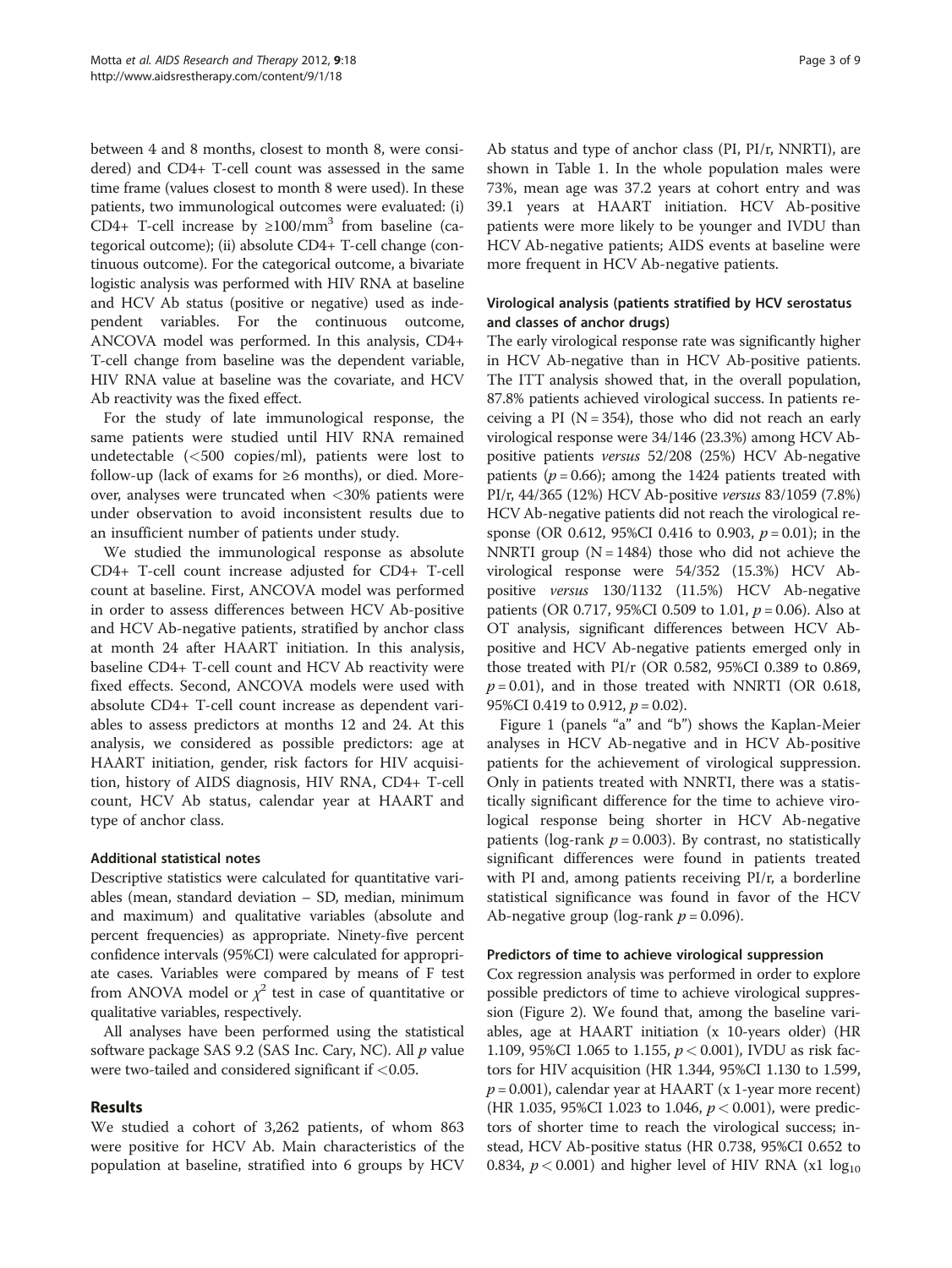# <span id="page-3-0"></span>Table 1 Patients' characteristics at baseline

| Variable                                                 | $HCV$ $Ab+$<br>PI<br>$(n = 146)$ | <b>HCV Ab-</b><br>ΡI<br>$(n = 208)$ | <b>HCV</b><br>$Ab + PI + r$<br>$(n = 365)$ | <b>HCV Ab-</b><br>$Pl+r$<br>$(n = 1059)$ | <b>HCV</b><br>$Ab + NNRTI$<br>$(n = 352)$ | <b>HCV Ab-</b><br><b>NNRTI</b><br>$(n = 1132)$ | р       |
|----------------------------------------------------------|----------------------------------|-------------------------------------|--------------------------------------------|------------------------------------------|-------------------------------------------|------------------------------------------------|---------|
| Males $[N(\%)]$                                          | 112 (76.7)                       | 148 (71.2)                          | 284 (77.8)                                 | 751 (70.9)                               | 257 (73.0)                                | 829 (73.2)                                     | 0.163   |
| Age at cohort entry, years [Mean (SD)]                   | 34.3(8.1)                        | 38.3 (10)                           | 37.2 (9.3)                                 | 38.4 (10.6)                              | 34.3(8.7)                                 | 37.2 (10.1)                                    | < 0.001 |
| Age at HAART initiation, years [Mean (SD)]               | 37.8(6.2)                        | 39.0 (9.6)                          | 41.2(7.6)                                  | 39.5 (10.4)                              | 38.3(7.3)                                 | 38.5(9.9)                                      | < 0.001 |
| Calendar year at HAART [Median (range)]                  | 2001 (2000-2009)                 | 2001 (2000-2009)                    | 2006 (2000-2009)                           | 2006 (2000-2009)                         | 2003 (2000-2009)                          | 2004 (2000-2010)                               |         |
| Risk factors for HIV acquisition [N(%)]                  |                                  |                                     |                                            |                                          |                                           |                                                |         |
| Heterosexual                                             | 24 (16.4)                        | 122 (58.7)                          | 74 (20.3)                                  | 587 (55.4)                               | 79 (22.4)                                 | 678 (59.9)                                     | < 0.001 |
| <b>MSM</b>                                               | 6(4.1)                           | 56 (26.9)                           | 18(4.9)                                    | 254 (24)                                 | 26(7.4)                                   | 316 (27.9)                                     |         |
| <b>IVDU</b>                                              | 110 (75.3)                       | 10(4.8)                             | 228 (62.5)                                 | 21(2)                                    | 234 (66.5)                                | 27(2.4)                                        |         |
| Other/unknown                                            | 6(4.1)                           | 20(9.6)                             | 45 (12.3)                                  | 197 (18.6)                               | 13(3.7)                                   | 111(9.8)                                       |         |
| AST, IU/L [Mean (SD)]                                    | 69.3 (56.4)                      | 44.9 (96.9)                         | 62.1(54.7)                                 | 32.5 (24.2)                              | 58.0 (47.9)                               | 34.0 (28.0)                                    | < 0.001 |
| ALT, IU/L [Mean (SD)]                                    | 68.9 (61.7)                      | 48.2 (88.5)                         | 70.6 (70.1)                                | 40.9 (45.4)                              | 64.5 (51.4)                               | 38.9 (39.3)                                    | < 0.001 |
| Serum creatinine, mg/dL[Mean (SD)]                       | 0.79(0.26)                       | 1.00(1.35)                          | 0.84(0.45)                                 | 0.85(0.43)                               | 0.82(0.26)                                | 0.87(0.64)                                     | 0.017   |
| Cholesterolaemia, mg/dL [Mean (SD)]                      | 138.3 (40.3)                     | 172.0 (49.7)                        | 150.1 (42.6)                               | 167.1 (46.4)                             | 156.7 (40.3)                              | 165.1 (39.5)                                   | < 0.001 |
| Nadir of CD4+ T-cells, cells/mm <sup>3</sup> [Mean (SD)] | 143.1 (122.5)                    | 144.8 (140.6)                       | 169.5 (123.6)                              | 169.5 (133.3)                            | 179.3 (115.9)                             | 198.5 (118.8)                                  | < 0.001 |
| AIDS diagnosis [N (%)]                                   | 43 (29.5)                        | 76 (36.5)                           | 95(26.0)                                   | 314 (29.7)                               | 67 (19.0)                                 | 215 (19.0)                                     | < 0.001 |
| CD4+ T-cell count, cells/mm <sup>3</sup> [Mean (SD)]     | 222.4 (220.1)                    | 188.3 (198.4)                       | 210.1 (157.3)                              | 202.5 (175.8)                            | 239.6 (146.5)                             | 233.8 (144.1)                                  | < 0.001 |
| HIV-1 RNA, copies/ml [Mean (SD)]                         | 143,968 (178,492)                | 187,909 (192,419)                   | 208,367 (397,492)                          | 225,939 (529,767)                        | 156,582 (260,891)                         | 191,210 (543,678)                              | 0.116   |

N: number, SD: standard deviation, PI/r: protease inhibitors boosted by ritonavir, PI: protease inhibitors not boosted by ritonavir NNRTI: non-nucleoside reverse transcriptase inhibitor, IVDU: intravenous drug users, HAART: highly active antiretroviral therapy, MSM: men who have sex with men, AST: Aspartate aminotransferase, ALT: Alanine aminotransferase.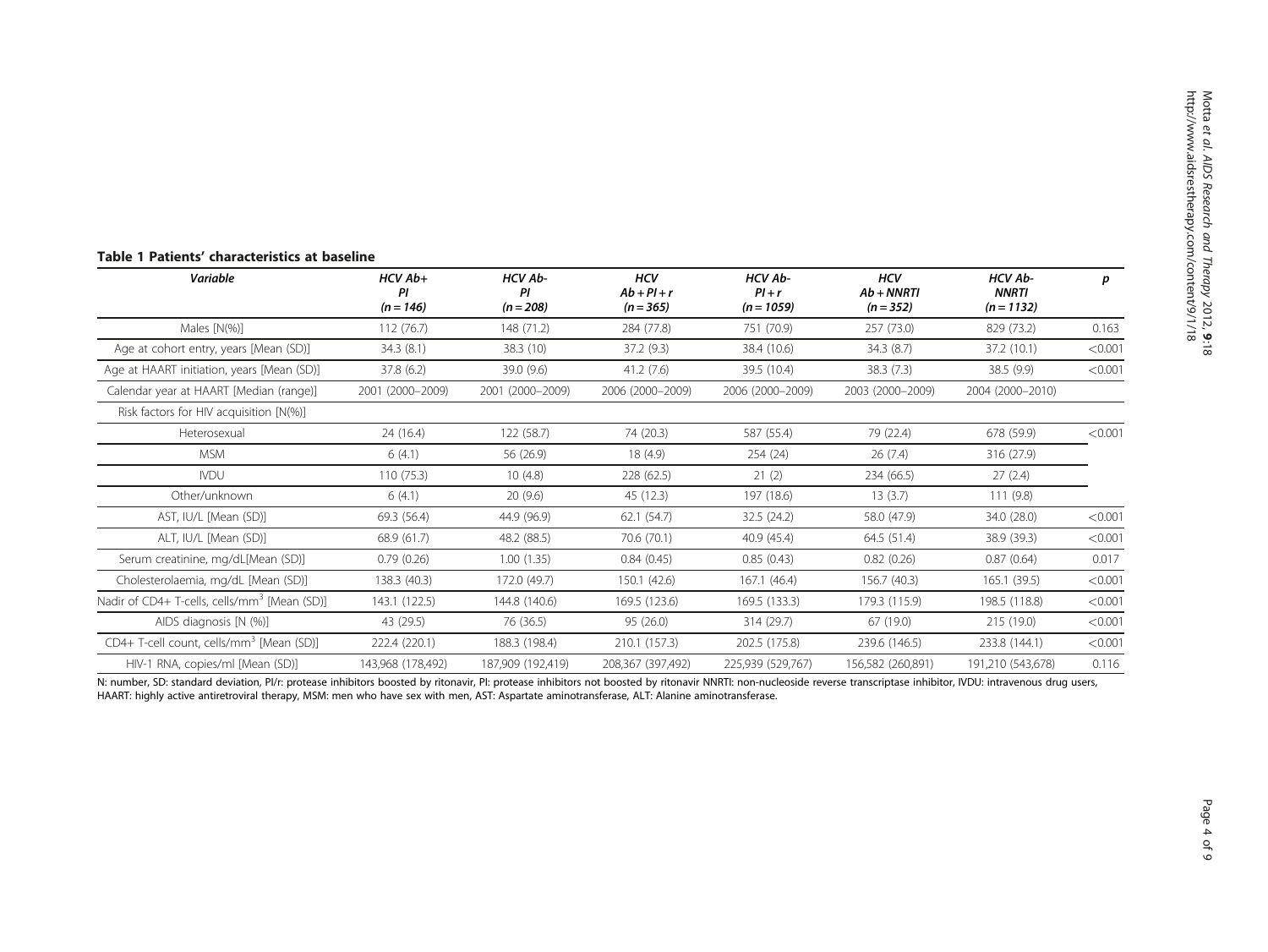<span id="page-4-0"></span>

copies/ml) (HR 0.882, 95%CI 0.832 to 0.935,  $p < 0.001$ ) predicted a longer time to obtained the same outcome. Among time-dependent variables, only increasing CD4+ T-cell count was directly associated with time to achieve the virological outcome (HR 1.057, 95%CI 1.047 to 1.066,  $p < 0.001$ ), while type of HAART was not (NNRTI versus PI/r,  $p = 0.75$ ; PI versus PI/r,  $p = 0.08$ ; others versus PI/r,  $p = 0.27$ ).

# Immunological analysis (patients stratified by HCV serostatus and classes of anchor drugs)

For the early immunological response, achievement of CD4+ T-cell increase  $\geq 100/\text{mm}^3$  within 8 months from HAART initiation was evaluated among patients with a virological response. In this analysis, 2,682 patients who had values of CD4+ T-cell count both at baseline and after 4–8 months were considered. Among patients receiving a PI  $(N = 239)$  there were not significant differences between mono- and co-infected patients at bivariate analysis (60.8% versus 65.5%,  $p = 0.35$ ). Conversely, in the PI/r group  $(N = 1,220)$  HCV Ab-positive patients had a lower probability to reach the outcome than HCV Ab-negative patients

(62.2% versus 70.9%, OR 0.662, 95%CI 0.502 to 0.872,  $p = 0.003$ ). Also, among NNRTI-receiving patients  $(N = 1,223)$ , CD4+ T-cell count increase  $\geq 100/mm^3$  was less likely to be achieved by HCV Ab-positive patients (63.7% versus 74.7%, OR 0.595, 95%CI 0.445 to 0.797,  $p < 0.001$ ). A significant difference in CD4+ T-cell count increase was also found in this group at ANCOVA when absolute CD4+ T-cell count increase was analyzed as continuous measure ( $-36.8/\text{mm}^3$ , 95%CI  $-53.6$  to  $-20.1, p < 0.001$ ).

For the late immunological response, the absolute CD4+ T-cell count for both HCV Ab-negative and HCV Abpositive patients is depicted in Figure [3](#page-5-0). By ANCOVA, at month 24 there was a significant difference between HCV Ab-positive and HCV Ab-negative patients with sustained virological success in terms of absolute CD4+ T-cell count increase both in patients treated with PI/r (mean change [SD]: 248.4 cells/mm<sup>3</sup> [188.6] in HCV Ab-positive patients versus  $275.5$  cells/mm<sup>3</sup> [203.4] in HCV Ab-negative patients;  $p = 0.013$ ) and in those treated with NNRTI containing regimens (mean change  $[SD]$ : 211.1 cells/mm<sup>3</sup> [168.3] in HCV Ab-positive patients versus 271.0 cells/ mm<sup>3</sup> [183.4] in HCV Ab-negative patients;  $p = 0.002$ ).

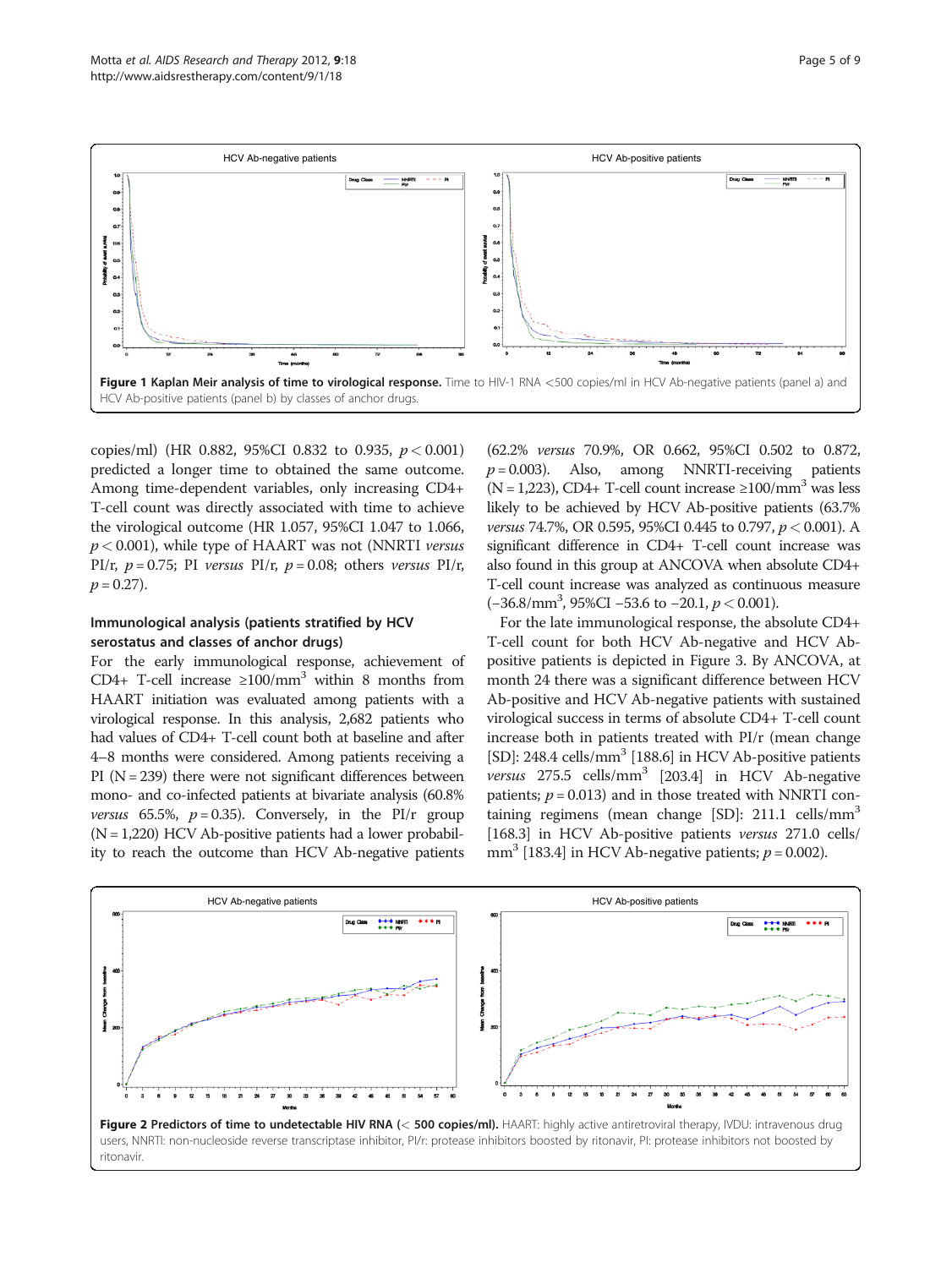<span id="page-5-0"></span>

# Predictors of CD4+ T-cell count recovery

Table 2 shows the results of the ANCOVA model performed to investigate possible predictors of CD4+ T-cell recovery at different time-point of the study.

HCV Ab-positive status appeared to predict smaller CD4+ T-cell increase after 12 months of HAART  $(p = 0.005)$ , independently from age at HAART onset, and HIV RNA at baseline, both significant predictors of this outcome ( $p = 0.002$  and  $\langle 0.001$ , respectively). However, after 24 month of HAART, the impact of HCV Ab status disappeared.

# **Discussion**

In this study, the possible impact of HCV co-infection on viro-immunological effectiveness of different HAART regimens was explored both in the early and in the late follow-up and using both a stratified and a multivariable analysis.

In the overall population we found that 88% patients reached HIV RNA suppression within months 4–8 months from initiation of HAART at ITT analysis. However, percentages differed by HCV co-infection and by anchor class received. In fact, HCV Ab-positive patients obtained HIV

# Table 2 Predictors of immune recovery (absolute CD4+ T-cell increase from baseline after HAART)

|                                     | 12 months     |         | 24 months     |         |  |
|-------------------------------------|---------------|---------|---------------|---------|--|
| Variable                            | Estimate (SE) | p       | Estimate (SE) |         |  |
| Age at HAART initiation [x10-yrs]   | $-13.6(3.7)$  | 0.002   | $-12.0(5.1)$  | 0.02    |  |
| AIDS [no vs. yes]                   | N.S.          |         | 25.0(11.3)    | 0.03    |  |
| $CD4+$ [x50 cells/mm <sup>3</sup> ] | N.S.          |         | $-11.5(1.6)$  | < 0.001 |  |
| HIV RNA $[x1 \log_{10}]$            | $-46.8(5.5)$  | < 0.001 | 47.1(7.5)     | < 0.001 |  |
| $HCV + vs HCV-$                     | $-38.4(11.0)$ | 0.005   | N.S.          |         |  |
| PI vs PI/r                          | N.S           |         | $-33.4(14.8)$ | < 0.02  |  |

Results of the ANCOVA models with absolute CD4+ T-cell increase as dependent variable after 12 and 24 months from HAART initiation. Only variables that resulted to be statistically significant in at least one time-point are reported. Models were adjusted for age at HAART onset, gender, risk factors for HIV acquisition, history of AIDS, basal HIV RNA, CD4+ T-cell count, HCV Ab status, calendar year at HAART and type of treatment as anchor (PI/r vs NNRTI or PI).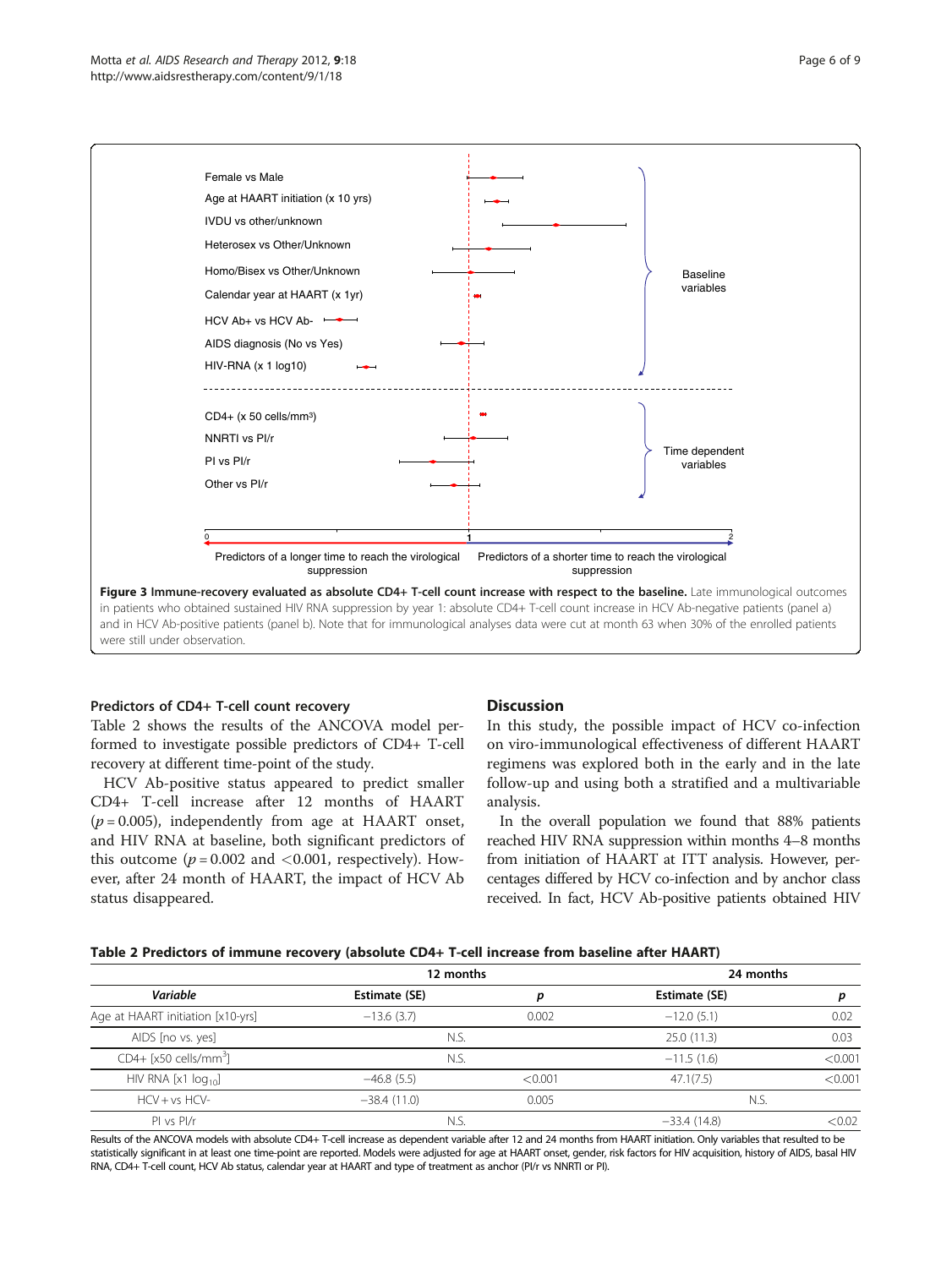RNA suppression less likely than HIV mono-infected patients, though this difference was greater in those treated with PI/r (88% versus 92.2%) and NNRTI (84.7% versus 88.5%) than in those treated with PI (76.7% versus 75%). It is possible that this finding reflects a treatment adherence phenomenon. In fact, on one hand, if one assumes that HCV Ab-positivity is a proxy for a negative behavior related to IVDU, with a negative influence on treatment adherence [[5](#page-7-0)[,21\]](#page-8-0), the difference in virological suppression would be magnified in patients who received more complex regimens (such as the PI/r most frequently used at the time of the study) [\[22\]](#page-8-0). On the other hand, in patients prescribed less potent regimens (such as PI), differences between the two groups could have been diluted. Indeed, the rate of treatment success in these patients was the lowest.

However, when predictors of HIV RNA response were investigated, HCV co-infection appeared to be a negative predictor independently from IVDU, suggesting that the effects of these two variables were not entirely overlapping. This may be due either to HCV co-infection "per se" (probably affecting the immune control of HIV replication) or to adherence as unmeasured variable because HCV co-infected patients may have been less adherent to treatment even though they were not IVDU. Further biopsycho-social investigations are needed to understand the complex relationship between HCV co-infection, the role of adherence behaviors and IVDU as risk factor.

Regarding the other predictors of virological success, the positive impact of aging (possibly reflecting better adherence in older patients) is not new [[23,24\]](#page-8-0), as well as the positive impact of more recent calendar years, possibly reflecting a significant improvement in the drug regimens and in the overall standard of care [[25,26](#page-8-0)].

We found a positive impact of higher CD4+ T-cell count as a protective variable for achieving HIV RNA suppression. It is possible that the immune system (either at baseline or reconstituted by HAART) has a role in better controlling HIV replication. If this is the case, our results point to earlier HAART initiation as a means to preserve immune system so that virological suppression is more frequent. But also the lack of virological suppression (or virological suppression in presence of suboptimal adherence [[27](#page-8-0)]), may be a cause rather than a consequence of lower CD4+ count, supporting the importance of a continuing assessment of treatment adherence, especially in HIV/HCV co-infected patients who appear to be disadvantaged.

Regarding the immunological outcomes, reactivity for HCV Ab was associated with a lower probability of obtaining ≥100 CD4+ T-cell count increase within 8 months from HAART initiation and with a smaller CD4+ T-cell count recovery up to 12 months in a multivariable analysis. It has been hypothesized that CD4+ T-cell depletion might result from ongoing cell activation and apoptosis driven by HCV [[28](#page-8-0)] and therefore HCV could lower the

CD4+ T-cell recovery through a direct pathogenic effect on lymphocytes even after HAART [\[29](#page-8-0)]. Our results, together with this interpretation, suggest that it is important to treat HCV infection aimed at obtaining its eradication, not only with the main goal of treating liver disease but also as a means to improve the viro-immunological outcomes of HAART, especially early upon its inception.

Greub et al. studied a group of 1596 patients (33% of them were HCV Ab-positive) with sustained HIV RNA <400 copies/ml and found that HCV Abpositive subjects had an impaired CD4+ T-cell recovery in the long term [[10\]](#page-7-0). By contrast, data from Kaufmann's studies did not show any significant difference in CD4+ T-cell recovery when comparing HCV Ab-positive and HCV Ab-negative patients [\[18\]](#page-7-0). Our results suggest that, even though HCV infection may have an impact in the short term (either because immune activation has not yet been down-regulated or because HIV RNA is less effectively controlled early upon HAART), a more prolonged undetectability of HIV RNA may eventually counteract the apparent disadvantage occurring in HCV coinfected patients.

The present study suffers from limitations: first, HCV RNA was not considered, therefore patients with HCV Ab-positive but negative HCV RNA may have been included in the analysis, even if patients treated with anti-HCV drugs were excluded with the aim to reduce this possible bias. Second, HCV genotypes were not considered. A small study found that, among 171 HIV/HCV coinfected patients, those infected by HCV genotype 3 had inferior CD4+ T-cell increase after 12 months of followup [\[30\]](#page-8-0). However data from Antonucci et al. [[7\]](#page-7-0) did not find any correlation between HCV genotypes and immune-reconstitution in a cohort of 284 antiretroviral naïve patients. Therefore, further studies are needed to investigate the possible role of HCV genotypes on immune reconstitution in larger cohorts of patients over a longer follow-up. Third, other possible confounders such as severity of liver disease were not measured. Fourth, a <500 copies/ml cut-off for undetectability was considered. It is possible that persistent HIV replication below this cut-off may have had an impact on immune-reconstitution but this effect was not captured in our analysis.

In conclusion, the analysis of virological response suggests that HCV Ab-positive patients need focused interventions to maximize the effectiveness of HAART, especially early upon HAART initiation. Moreover, an higher CD4+ T-cell count predicted better virological control suggesting that preservation of immune functions is important not only to prevent clinical complications but also as a means to better control HIV replication. Thus, earlier HAART initiation is supported, especially in HIV/ HCV co-infected subjects whose viro-immunological response may be compromised relative to HIV mono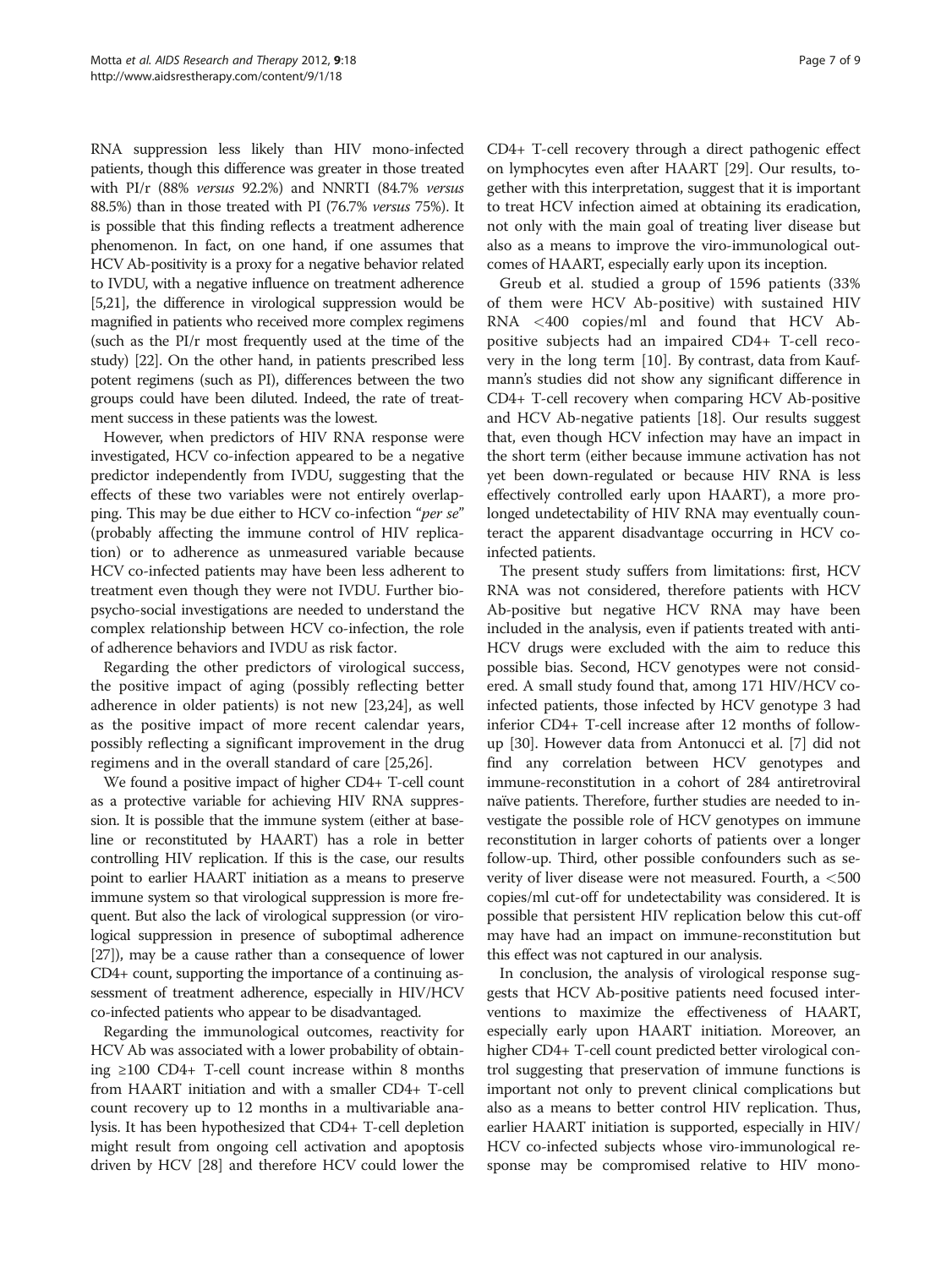<span id="page-7-0"></span>infected patients. Lastly, it is possible that HCV eradication through specific treatments is beneficial not only for the main goal of treating liver disease but also for the viro-immunological effectiveness of HAART.

#### Competing interests

Co-authors (CT, NB, EF, PN, FM, GC, SDG, MF, MDP, NL, LS, SC, FC) received grants from several Pharmaceutical Companies for participating to advisory board and scientific conferences but the received supports did not influence the content of this paper. Remaining co-authors: none to declare.

#### Acknowledgements

This work was partially supported by Janssen Cilag SpA through an unrestricted grant and by NEAT (Network for Excellence in Antiretroviral Treatment) funded by the European Commission (Project number: LSHP-CT-2006-037570).

Statistical analysis was performed by CROS NT (www.cros.it/). The Italian MASTER Cohort is a large national project involving the major centers providing care to HIV/AIDS patients and includes the following doctors: F. Castelli, G. Carosi, C. Torti, E. Quiros, P. Nasta, G. Paraninfo, E. Focà, Institute of Infectious and Tropical Diseases, University of Brescia, Brescia, Italy; R. Cauda S. Di Giambenedetto, M. Fabbiani, M. Colafigli, Catholic University of Sacred Heart, Rome, Italy; F. Maggiolo Ospedali Riuniti, Bergamo, Italy; A. Scalzini, F. Castelnuovo, I. El Hamad, Spedali Civili di Brescia, Brescia, Italy; F. Mazzotta, S. Locaputo, N. Marino, P. Pierotti M. Di Pietro, C. Blè, F. Vichi, "S. Maria Annunziata" Hospital, Florence, Italy; L. Sighinolfi, "S. Anna" Hospital, Ferrara, Italy; G. Angarano, N. Ladisa, L. Monno, P. Maggi, Policlinico di Bari, Bari, Italy; A. Pan, S. Costarelli, Istituti Ospitalieri, Cremona, Italy; A.Gori, G. Lapadula, M. Airoldi, N Squillace, A.Soria, A. Muscatello, Ospedale S. Gerardo, Monza, Italy; M. Puoti, Ospedale Niguarda Cà Granda Milano, Italy; P. Viale, V. Colangeli, M. Borderi, Policlinico S. Orsola Malpighi, Bologna, Italy.

This work has been presented in part to the "6<sup>th</sup> IAS Conference on HIV pathogenesis, treatment and prevention", Rome, Italy, 17–20 July 2011, (Abstract TUPE-106).

We would like to thank all patients participating in the MASTER Cohort Study, all doctors and study nurse involved, and the datacentre. We also wish to thank Ms. Francesca Brognoli, Dr. Cristina Minardi for kind technical assistance.

### Author details

<sup>1</sup>Institute of Infectious and Tropical Diseases, University of Brescia, Brescia, Italy. <sup>2</sup> Department of Infectious Diseases, Ospedali Riuniti, Bergamo, Italy.<br><sup>3</sup> Institute of Clinical Infectious Diseases, Catholic University of Sasred Hea <sup>3</sup>Institute of Clinical Infectious Diseases, Catholic University of Sacred Heart, Rome, Italy. <sup>4</sup>Infectious Diseases Clinic, Santa Maria Annunziata Hospital, Florence, Italy. <sup>5</sup>Clinic of Infectious Diseases, Policlinico di Bari, Bari, Italy.<br><sup>6</sup>Department of Infectious Diseases, S. Anna Hernital Ferrara, Italy. <sup>6</sup>Department of Infectious Diseases, S. Anna Hospital, Ferrara, Italy. <sup>7</sup> Department of Infectious Diseases, Istituti Ospitalieri, Cremona, Italy. <sup>8</sup>Spedali Civili di Brescia, Brescia, Italy. <sup>9</sup>Unit of Infectious Diseases, University "Magna Graecia", Catanzaro, Italy.

#### Authors' contributions

Study concept and design: CT, DM, NB. Acquisition of data: CT, DM, NB, EF, PN, FM, GC, SDG, MF, MDP, NL, LS, SC, FC. Analysis and interpretation of data: CT, DM, NB, EF. Drafting of the manuscript: CT, DM, NB. Critical revision of the manuscript for important intellectual content: EF, PN, FM, GC, SDG, MF, MDP, NL, LS, SC, FC. All authors read and approved the final manuscript.

#### Received: 24 April 2012 Accepted: 15 June 2012 Published: 15 June 2012

#### References

- 1. Furber AS, Maheswaran R, Newell JN, Carroll C: Is smoking tobacco an independent risk factor for HIV infection and progression to AIDS? A systemic review. Sex Transm Infect 2007, 83:41–46.
- 2. Operskalski EA, Kovacs A: HIV/HCV co-infection: pathogenesis, clinical complications, treatment, and new therapeutic technologies. Curr HIV/ AIDS Rep 2011, 8:12–22.
- Zellan J, Augenbraun M: Syphilis in the HIV-infected patient: an update on epidemiology, diagnosis, and management. Curr HIV/AIDS Rep 2004, 1:142–147.
- 4. Khan FA, Minion J, Pai M, Royce S, Burman W, Harries AD, Menzies D: Treatment of active tuberculosis in HIV-coinfected patients: a systematic review and meta-analysis. Clin Infect Dis 2010, 50:1288–1299.
- 5. Bollepalli S, Mathieson K, Bay C, Hillier A, Post J, Van Thiel DH, Nadir A: Prevalence of risk factors for hepatitis C virus in HIV-infected and HIV/ hepatitis C virus-coinfected patients. Sex Transm Infect 2007, 34:367–370.
- 6. Carlos Martín J, Castilla J, López M, Arranz R, González-Lahoz J, Soriano V: Impact of chronic hepatitis C on HIV-1 disease progression. HIV Clin Trials 2004, 5:125–131.
- 7. Antonucci G, Girardi E, Cozzi-Lepri A, Capobianchi MR, De Luca A, Puoti M, Petrelli E, Carnevale G, Rizzardini G, Grossi PA, Viganò P, Moioli MC, Carletti F, Solmone M, Ippolito G, Monforte AD: Role of hepatitis C virus (HCV) viremia and HCV genotype in the immune recovery from highly active antiretroviral therapy in a cohort of antiretroviral-naive HIV-infected individuals. Clin Infect Dis 2005, 40:e101–e109.
- 8. Braitstein P, Zala C, Yip B, Brinkhof MWG, Moore D, Hogg RS, Montaner JSG: Immunologic response to antiretroviral therapy in hepatitis C viruscoinfected adults in a population-based HIV/AIDS treatment program. J Infect Dis 2006, 193:259–268.
- Carmo RA, Guimarães MDC, Moura AS, Neiva AM, Versiani JB, Lima LV, Freitas LP, Rocha MOC: The influence of HCV coinfection on clinical, immunological and virological responses to HAART in HIV-patients. Braz J Infect Dis 2008, 12:173–179.
- 10. Greub G, Ledergerber B, Battegay M, Grob P, Perrin L, Furrer H, Burgisser P, Erb P, Boggian K, Piffaretti JC, Hirschel B, Janin P, Francioli P, Flepp M, Telenti A: Clinical progression, survival, and immune recovery during antiretroviral therapy in patients with HIV-1 and hepatitis C virus coinfection: the Swiss HIV Cohort Study. Lancet 2000, 356:1800–1805.
- 11. De Luca A, Bugarini R, Lepri AC, Puoti M, Girardi E, Antinori A, Poggio A, Pagano G, Tositti G, Cadeo G, Macor A, Toti M, D'Arminio Monforte A: Coinfection with hepatitis viruses and outcome of initial antiretroviral regimens in previously naive HIV-infected subjects. Arch Intern Med 2002, 162:2125–2132.
- 12. Santin M, Mestre M, Shaw E, Barbera MJ, Casanova A, Niubo J, Bolao F, Podzamczer D, Gudiol F: Impact of hepatitis C virus coinfection on immune restoration during successful antiretroviral therapy in chronic human immunodeficiency virus type 1 disease. Eur J Clin Microbiol Infect Dis 2008, 27:65–73.
- 13. Weis N, Lindhardt BO, Kronborg G, Hansen A-BE, Laursen AL, Christensen PB, Nielsen H, Moller A, Sorensen HT, Obel N: Impact of hepatitis C virus coinfection on response to highly active antiretroviral therapy and outcome in HIV-infected individuals: a nationwide cohort study. Clin Infect Dis 2006, 42:1481–1487.
- 14. Miller MF, Haley C, Koziel MJ, Rowley CF: Impact of hepatitis C virus on immune restoration in HIV-infected patients who start highly active antiretroviral therapy: a meta-analysis. Clin Infect Dis 2005, 41:713-720.
- 15. Peters L, Mocroft A, Soriano V, Rockstroh JK, Losso M, Valerio L, Aldins P, Reiss P, Ledergerber B, Lundgren JD: Hepatitis C virus coinfection does not influence the CD4 cell recovery in HIV-1-infected patients with maximum virologic suppression. J Acquir Immune Defic Syndr 2009, 50:457–463.
- 16. Rockstroh JK, Mocroft A, Soriano V, Tural C, Losso MH, Horban A, Kirk O, Phillips A, Ledergerber B, Lundgren J: Influence of hepatitis C virus infection on HIV-1 disease progression and response to highly active antiretroviral therapy. J Infect Dis 2005, 192:992–1002.
- 17. Sullivan PS, Hanson DL, Teshale EH, Wotring LL, Brooks JT: Effect of hepatitis C infection on progression of HIV disease and early response to initial antiretroviral therapy. AIDS 2006, 20:1171–1179.
- 18. Kaufmann GR, Perrin L, Pantaleo G, Opravil M, Furrer H, Telenti A, Hirschel B, Ledergerber B, Vernazza P, Bernasconi E, Rickenbach M, Egger M, Battegay M: CD4 T-lymphocyte recovery in individuals with advanced HIV-1 infection receiving potent antiretroviral therapy for 4 years: the Swiss HIV Cohort Study. Arch Intern Med 2003, 163:2187–2195.
- 19. Kaufmann GR, Furrer H, Ledergerber B, Perrin L, Opravil M, Vernazza P, Cavassini M, Bernasconi E, Rickenbach M, Hirschel B, Battegay M: Characteristics, determinants, and clinical relevance of CD4 T cell recovery to <500 cells/ microL in HIV type 1-infected individuals receiving potent antiretroviral therapy. Clin Infect Dis 2005, 41:361-372.